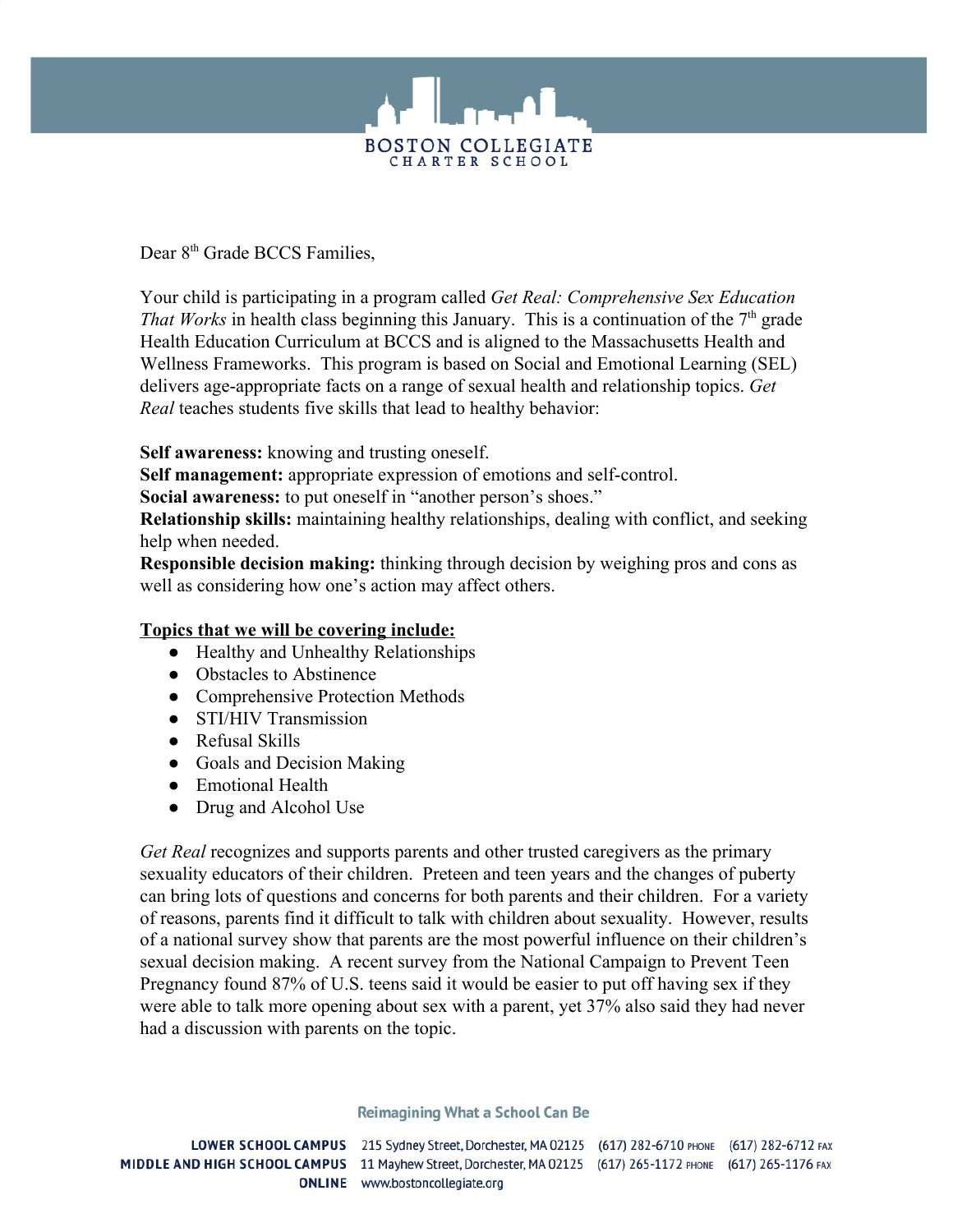

## **Things for Parents/Guardians to remember**

- As a parent, you have the right and responsibility to be your child's primary sexuality educator.
- Children **WILL** get information about sex and sexuality from the culture around them.
- If parents are proactive about sex educations, they have a chance to have positive impact on their child's choices and experiences.
- Children have a right to receive information from their parents. They also have a right and responsibility to understand their choices about sexuality can have consequences.
- Honest communication between parents and children is important.
- Explore your own feelings around sexuality and share them with your child. Encourage your child to also share his/her feelings.
- Practice listening without judging or criticizing. This fosters an environment where your child feels comfortable approaching you.
- Find resources and information so that you can help to assure that your child gets accurate and healthy information about sexuality.
- If you aren't certain of the answer to a question your child asks, admit it and promise to get back to your child with the answer. Or you can investigate the answer together.

As always, should you have any questions or concerns regarding the topics in this letter, please feel free to contact Ms. Noyes (Ext. 7000) or either one of us.

Sincerely,

Jennifer Ryan, BSN, RN Middle School and High School Nurse and Health Teacher [jryan@bostoncollegiate.org](mailto:jryan@bostoncollegiate.org) 617-265-1172, Ext. 2000

Prophet Parker Lower and Middle School P.E. and Health Teacher [pparker@bostoncollegiate.org](mailto:pparker@bostoncollegiate.org) 617-265-1172, Ext. 2005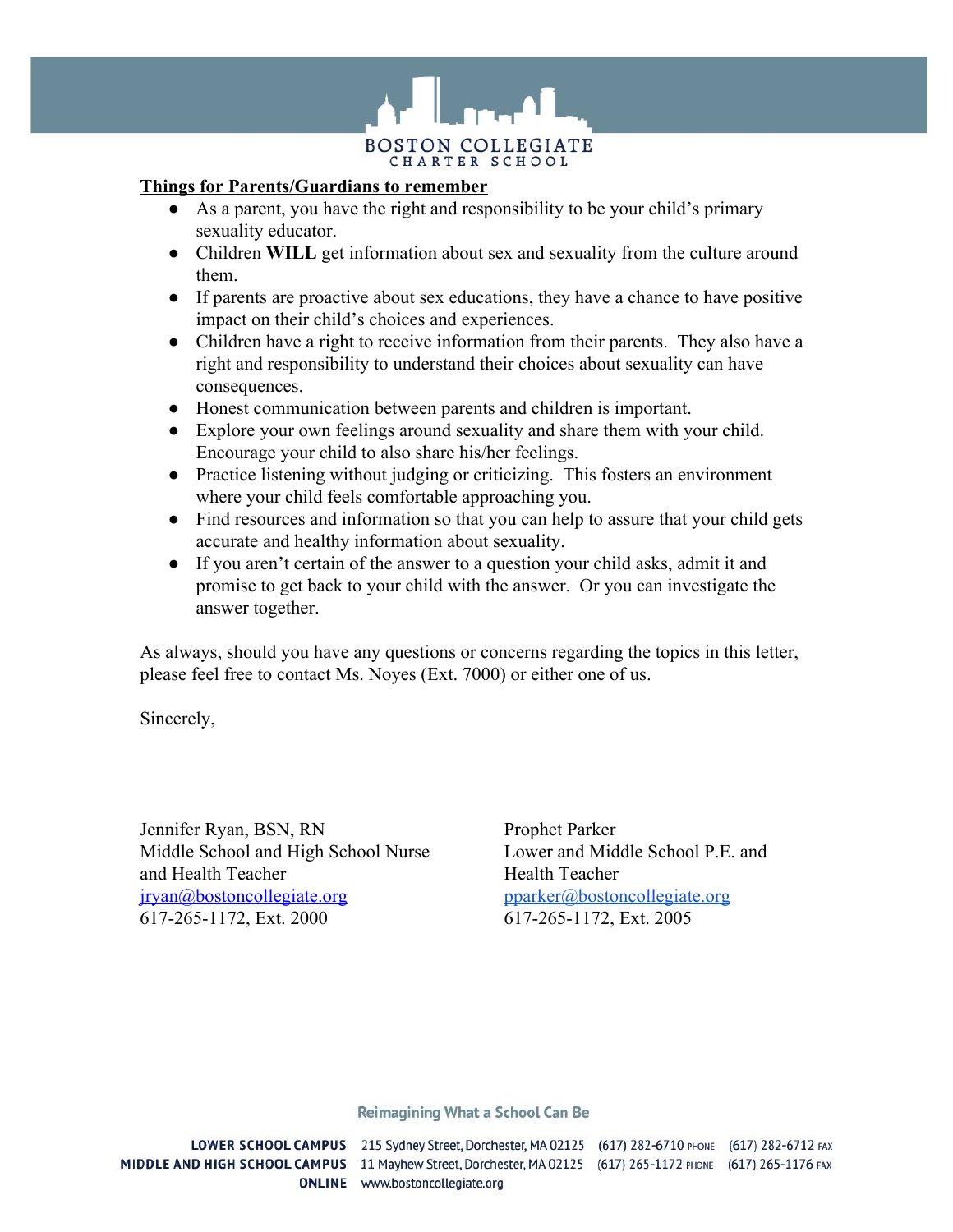

Estimadas Familias de 8vo Grado en BCCS:

Su hijo/a está participando en un programa llamado *Get Real: Educación Sexual Integral que Funciona* en la clase de salud durante el mes de enero. Esta es una continuación del Currículo de Educación para la Salud del 7º grado en BCCS y está alineado con los Marcos de Salud y Bienestar de Massachusetts. Este programa se basa en el Aprendizaje Social y Emocional (SEL, por sus siglas en inglés) y proporciona datos apropiados para la edad en una variedad de temas de salud sexual y las relaciones. *Get Real* les enseña a los estudiantes cinco habilidades que conducen a un comportamiento saludable:

**Autoconciencia**: conocerse y confiar en uno mismo.

**Autogestión**: expresión apropiada de emociones y autocontrol.

**Conciencia social**: ponerse en "los zapatos de otro".

**Habilidades de relaciones sociales**: mantener relaciones saludables, lidiar con conflictos y buscar ayuda cuando sea necesario.

**Toma de decisiones responsables**: pensar a través de la decisión al sopesar los pros y los contras, así como considerar cómo la acción de uno puede afectar a los demás.

# **Los temas que trataremos incluyen:**

- Relaciones saludables y no saludables
- Obstáculos para la abstinencia
- Métodos de protección completos
- Transmisión STI / VIH
- Habilidades de rechazo
- Objetivos y toma de decisiones
- Salud emocional
- Uso de drogas y alcohol

*Get Real* reconoce y apoya a los padres y otros cuidadores de confianza como los principales educadores sexuales de sus hijos. Los años de preadolescencia y adolescencia y los cambios de la pubertad pueden traer muchas preguntas e inquietudes tanto para los padres como para sus hijos. Por una variedad de razones, a los padres les resulta difícil hablar con los niños sobre la sexualidad. Sin embargo, los resultados de una encuesta nacional muestran que los padres son la influencia más poderosa en la toma de decisiones sexuales de sus hijos. Una encuesta reciente de la Campaña Nacional para Prevenir el Embarazo en Adolescentes descubrió que el 87% de los adolescentes de EE. UU. dijo que sería más fácil posponer el tener relaciones sexuales si pudieran hablar más sobre el sexo con un padre, pero el 37% también dijo que nunca tuvo relaciones sexuales una discusión con los padres sobre el tema.